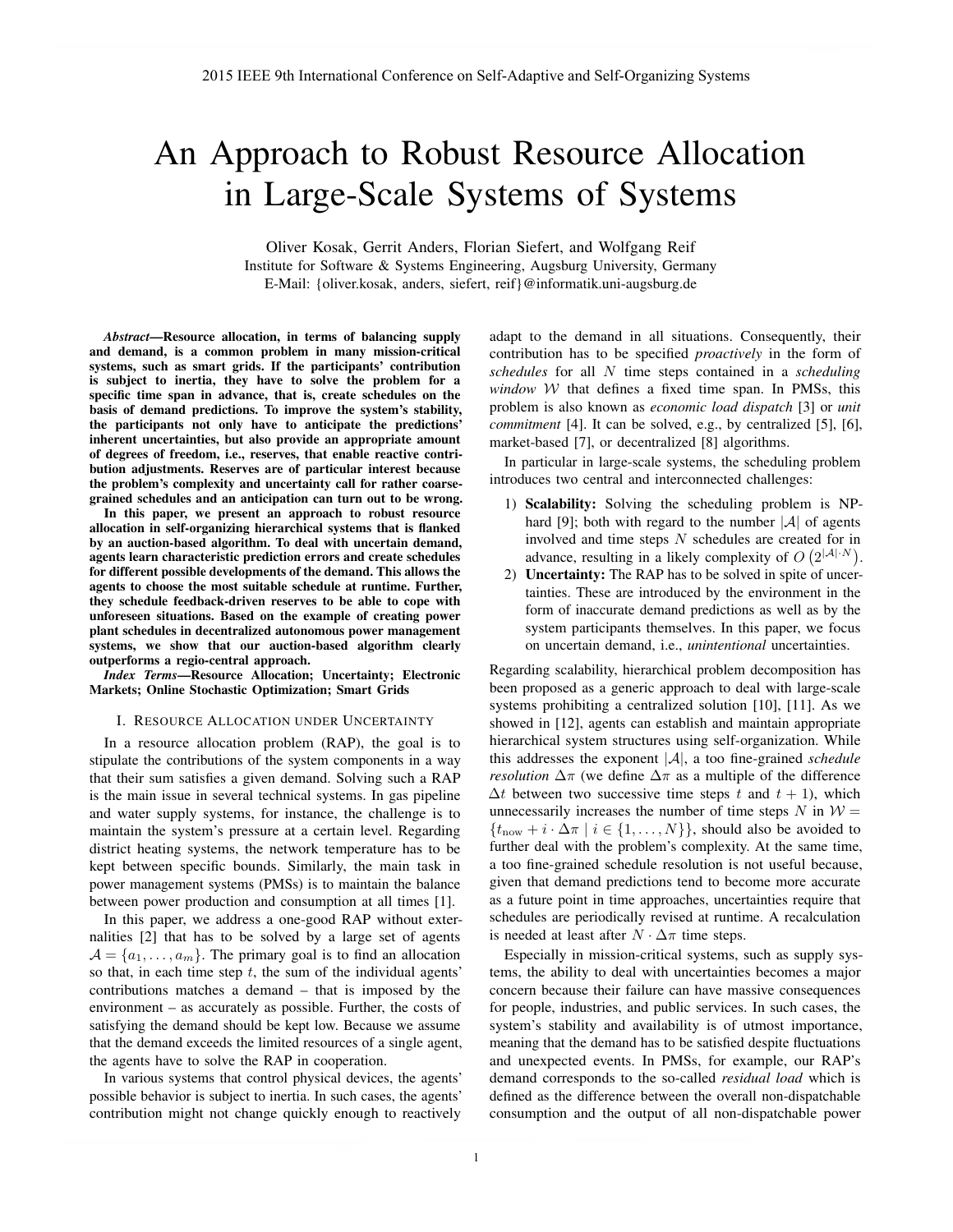plants. The dispatchable prosumers have to fulfill the residual load in spite of fluctuations originating from changing weather conditions and stochastic consumer behavior (we use the term "prosumer" to refer to producers and consumers). As for unexpected events, dispatchable prosumers might not be able to comply with their schedules in the light of technical difficulties.

For this reason, uncertainties not only have to be anticipated but also quantified in order to obtain meaningful schedules that allow the system to operate more robustly and efficiently. Since uncertainties are subject to change over time, they must be assessed at runtime. *Trust-based scenarios* (TBSs) [13] have been proposed as an approach to probabilistic model creation. As other approaches based on the social concept of *trust*, TBSs assume that prior observations are indicative of future behavior. On the basis of past experiences, TBSs calculate the empirical discrete probability distribution reflecting an agent's or the environment's behavior. Each TBS thus represents an expected behavior over a series of future time steps and has a certain probability of occurrence. Since such an expectation can turn out to be wrong, we presented the idea of improving robustness by creating schedules for multiple TBSs in [14]. This approach allows to (1) anticipate *aleatoric*, i.e., intrinsic random and irreducible, uncertainties and (2) reduce *epistemic*, i.e., systematic, uncertainties by putting more effort into the optimization of likely scenarios. That way, the agents selfimprove their *flexibility* in dealing with expected uncertainties as they can choose the most appropriate schedule at runtime.

Using expectations, uncertainties manifest themselves in the form of deviations between the anticipated demand (i.e., the "presumed *realization*" of the demand) and its (actual) realization. To maintain the balance between supply and demand, we have to allow the agents to temporarily disregard their scheduled contributions in order to reactively compensate for these deviations, especially for the following three reasons: (R1) Due to complexity and uncertainties, we calculate schedules for a coarse-grained time pattern of multiples of  $\Delta \pi$ , whereas the demand has to be satisfied in a fine-grained time pattern of  $\Delta t \leq \Delta \pi$ . In the synchronous grid of Continental Europe, for instance, schedules are typically created with a resolution of  $\Delta \pi = 15$  minutes, whereas imbalances have to be detected and compensated for within seconds to ensure the grid's stable operation [1]. (R2) Some agents might contribute according to the wrong scenario. Such a mistake is caused by a false expectation how the demand will develop, e.g., from  $t_{\text{now}}$ until  $t_{\text{now}} + \Delta \pi$ . (R3) The system must be able to deal with unforeseen developments of the demand, i.e., even those that are not captured in a TBS. In [15], we showed that TBS-based schedules can proactively guide reactive decisions, i.e., selfadaptation, of inert agents, thereby improving the system's efficiency and stability. Increasing the agents' available degrees of freedom by scheduling *reserves* strengthens their ability to cope with unforeseen situations, i.e., aleatoric uncertainties.

All these aspects, anticipating uncertainties, scheduling for several possible scenarios, and incorporating reserves aim at increasing the system's robustness with respect to epistemic and aleatoric uncertainties. Because of the problem's dynamic



Fig. 1. Hierarchical system structure of a future autonomous and decentralized power management system: Prosumers are structured into systems of systems represented by AVPPs that act as intermediaries to decrease the complexity of control and scheduling. AVPPs can be part of other AVPPs.

and uncertain nature, optimal solutions are not relevant and not even desired, though. The effort would be out of proportion to the benefit. This justifies the application of heuristics.

With regard to these challenges, the contributions of this paper are threefold: (C1) We outline a robust formalization of the scheduling problem on the basis of TBSs, *online stochastic optimization* [16], and feedback-driven reserves (see Sect. III). (C2) For its scalable solution in large-scale systems of systems, we present a regionalized auction-based mechanism based on [7] (see Sect. IV). (C3) In our evaluation (see Sect. V), we show that it outperforms a regio-central approach that is based on a state-of-the-art optimizer. Throughout the paper, the problem of creating schedules in a decentralized autonomous PMS serves as illustrative example (see Sect. II). Related work is discussed in Sect. VI, before we conclude the paper and give an outlook on future work in Sect. VII.

### II. CASE STUDY

The wide-spread installation of weather-dependent power plants as well as the advent of new consumer types like electric vehicles put a lot of strain on power grids. Additionally, small dispatchable power plants (e.g., biogas plants) owned by individuals or cooperatives feed in power without external control. To save expenses, gain more flexibility, and deal with uncertainties, future *autonomous* PMSs have to take advantage of the full potential of dispatchable prosumers by incorporating them into the scheduling scheme. Further, uncertainties have to be (1) anticipated when creating schedules and (2) compensated for locally to prevent their propagation through the system.

In [17], we presented the concept of *Autonomous Virtual Power Plants* (AVPPs) as an approach to meet the challenges of future PMSs. AVPPs represent self-organizing groups of two or more power plants of various types. Each AVPP has to satisfy a fraction of the overall demand by periodically calculating schedules for its dispatchable power plants (see Sect. III). The overall demand is the sum of the demand in each AVPP's local environment consisting of non-dispatchable prosumers. Depending on its composition, an AVPP's local demand is either positive or negative. To avoid affecting other parts of the system, each AVPP's dispatchable power plants have to reactively compensate for deviations resulting from fluctuations of the uncertain local demand.

To be able to hold the balance between energy supply and demand despite changing AVPP-internal or environmental conditions, AVPPs autonomously reorganize their structure at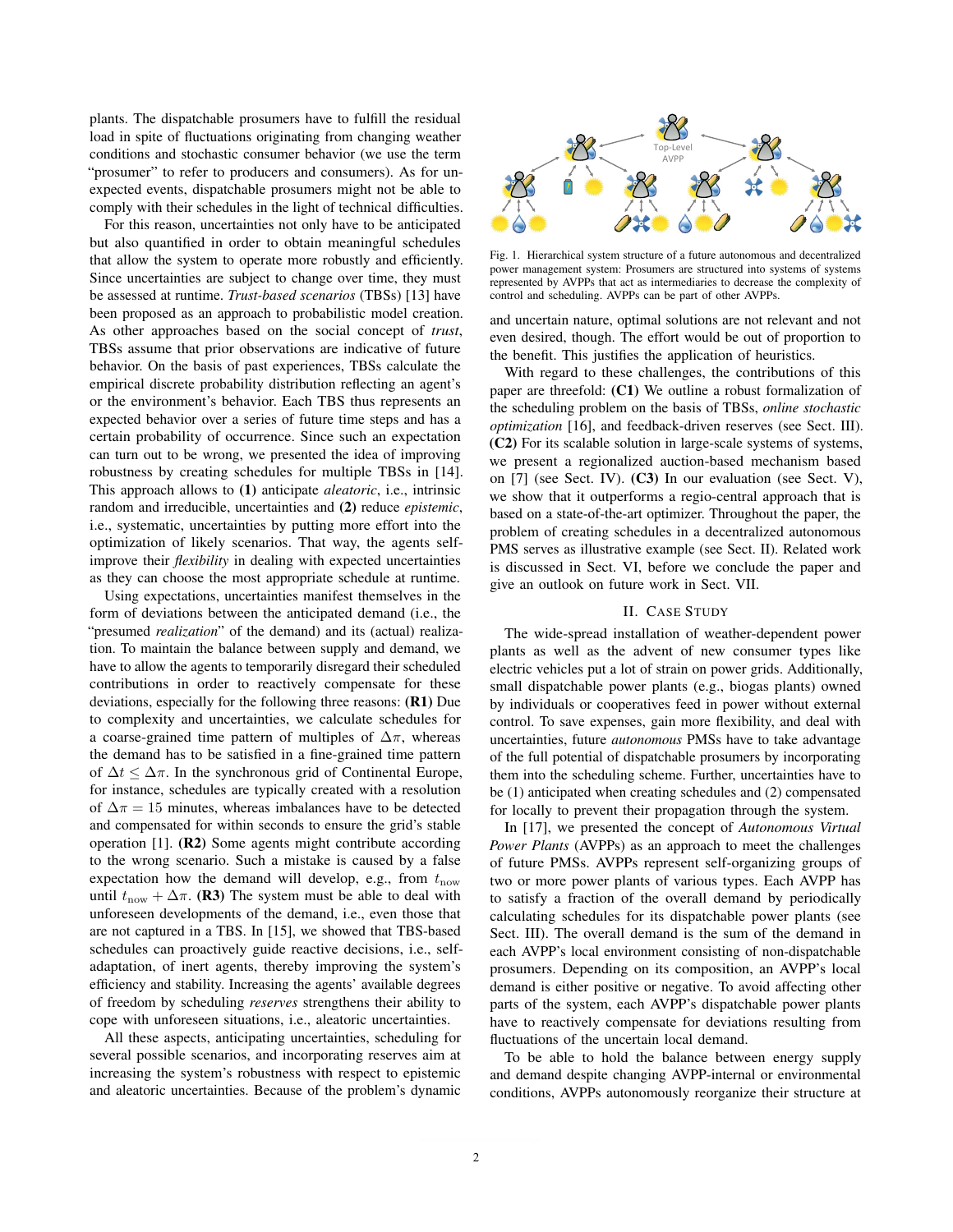runtime. In particular, if an AVPP cannot repeatedly satisfy its assigned fraction of the overall demand or compensate for its local uncertainties, it triggers a reorganization. The goal is to form a structure of similar AVPPs that are likely to feature a heterogeneous composition. This promotes robustness in two ways: (1) By distributing unreliable power plants among AVPPs, the chance of fluctuations is reduced and the system's robustness increases. (2) By balancing the AVPPs' degrees of freedom (e.g., by mixing different generator types), their ability to locally deal with uncertainties, i.e., fluctuations, is promoted.

To cope with the vast number of dispatchable power plants, we proposed a self-organizing hierarchical structure in which AVPPs act as *intermediaries* (see Fig. 1). By decomposing the system, the number of subordinate<sup>1</sup> dispatchable power plants (including AVPPs) each AVPP controls is reduced, which results in shorter scheduling times for the overall system.

While we focus on power generation in this paper, both dispatchable and non-dispatchable power consumers can easily be integrated into AVPPs as well as the presented algorithms.

#### III. ROBUST HIERARCHICAL RESOURCE ALLOCATION

In this section, we formalize the problem of robust schedule creation from a "regio-central" perspective. We start with the top-down creation of TBS-based schedules in Sect. III-A. In Sect. III-B, we extend this problem by scheduling reserves.

## *A. Scheduling on the Basis of Trust-based Scenario Trees*

With regard to the hierarchical system structure, the agents autonomously create schedules in a regionalized and top-down manner. In this setting, inner nodes act as *intermediaries*  $\lambda \in \mathcal{I}$ (with  $\mathcal{I} \subset \mathcal{A}$ ). We refer to the root of the hierarchy as the top-level intermediary  $Λ ∈ I$ . Each intermediary  $λ$  represents the group of its subordinate agents  $A_{\lambda} \subset A$  (e.g., if  $\mathcal{I} = {\Lambda}$ ),  $A_{\Lambda} = A \setminus \{\Lambda\}$ , i.e., a subsystem. As the hierarchy constitutes a tree, the sets of subordinate agents are pairwise disjoint.

When creating schedules, the top-level intermediary  $\Lambda$  first determines the overall expected demand  $D_{\Lambda}^{T}$  for the scheduling<br>window *W* by aggregating the local demand the intermediaties window  $W$  by aggregating the local demand the intermediaries expect in their local environment. Afterwards, Λ distributes  $D_{\Lambda}^{T}$ <br>to its subordinate agents  $q \in \Lambda$ , in the form of schedules  $S^{T}$ to its subordinate agents  $a \in A_{\Lambda}$  in the form of schedules  $S_a^T$ <br>(A's own schedule  $S^T$  is equivalent to  $D^T$ ). A's subordinate ( $\Lambda$ 's own schedule  $S_{\Lambda}^T$  is equivalent to  $D_{\Lambda}^T$ ).  $\Lambda$ 's subordinate<br>intermediaries  $\lambda \in \mathcal{T}$ , (with  $\mathcal{T}_{\Lambda} = A_{\Lambda} \cap \mathcal{T}$ ) are in turn intermediaries  $\lambda \in \mathcal{I}_{\Lambda}$  (with  $\mathcal{I}_{\Lambda} = \mathcal{A}_{\Lambda} \cap \mathcal{I}$ ) are, in turn,<br>responsible for redistributing the demand  $D^{T}$  stipulated in responsible for redistributing the demand  $D_{\lambda}^{T}$  stipulated in<br>their schedule  $S^{T}$  to their own subordinate agents  $A_{\lambda}$  etc. their schedule  $S_{\lambda}^{T}$  to their own subordinate agents  $A_{\lambda}$  etc.<br>Ultimately the overall expected demand is distributed in the Ultimately, the overall expected demand is distributed in the form of schedules to all agents  $a \in A$  in a top-down manner.

As stated before, the (local) demand is based on a stochastic process driven by the environment (consider, e.g., meteorological influences). To improve the satisfaction of the actual demand, i.e., its realization, intermediaries have to quantify and anticipate possible uncertainties. To this end, we propose that intermediaries use the concept of TBSs [13]: Each intermediary measures the accuracy of its local demand predictions for a scheduling window  $W$  as a sequence of deviations from the



Fig. 2. An illustration of a TBST representing the demand  $D_3^T$  and intermediary  $\lambda$  has to distribute among its subordinate agents  $A_{\lambda}$  in the course of the schedule creation: Each path from the root  $r$  to a leaf is a TBS that embodies a possible development of the demand  $\lambda$  is accountable for. Except for r, every node thus represents an expected demand (all values in MW) in a future time step in the scheduling window  $W = \{t_{\text{now}} + \Delta \pi, \dots, t_{\text{now}} + 4 \cdot \Delta \pi\}.$ The values at the TBST's edges indicate the conditional probabilities that the demand changes from one value to another. We define the probability  $p(n)$  that a node *n* occurs as follows:  $p(r) = 1$ ,  $n \neq r \rightarrow p(n) = p(n | f(n)) \cdot p(f(n))$ , where the function  $f$  returns the parent of a node  $n$ . Hence, a TBS's probability of occurrence is equal to that of the corresponding leaf. With regard to the illustration, assume that  $\lambda$ 's assigned demand for  $t_{\text{now}} + \Delta \pi$  is 9MW with an additional local demand of 1MW with probability 0.7 and −1MW with probability 0.3, resulting in a demand to distribute of 10MW and 8MW.

actual local demand in the  $N$  time steps in  $W$ . By classifying the deviations (by means of bins, i.e., intervals, of a predefined size), each intermediary obtains an individual empirical probability mass function representing the uncertainties in its local demand predictions. <sup>2</sup> The presumed probability that a specific sequence of deviations occurs depends on how often it was observed relative to the occurrence of other sequences. Each observed sequence represents a TBS. Together with an arbitrary root, the set of TBSs can be combined to a so-called *trust-based scenario tree* (TBST), whose transitions are annotated with conditional probabilities. Branches result from common prefixes of the sequences of deviations representing TBSs. Every time schedules are calculated, intermediaries update their discrete probability distributions on the basis of their latest experiences.

To achieve a stable operation of the overall system, i.e., to satisfy the overall demand as accurately as possible, each intermediary  $\lambda$  takes responsibility for scheduling its subordinate agents  $A_{\lambda}$  in a way that allows them to reactively and locally compensate for uncertainties in  $\lambda$ 's local demand. For this purpose,  $\lambda$  uses the above-mentioned discrete probability distribution in conjunction with its assigned demand, i.e., its schedule  $S_{\lambda}^{T}$ , and its local demand prediction to determine<br>multiple scenarios for the future demand it is accountable multiple scenarios for the future demand it is accountable for (for details, we refer the interested reader to [14]). In combination, these demand scenarios yield the TBST  $D_{\lambda}^{T}$ , that is the demand that  $\lambda$  has to distribute to its subordinate agents is, the demand that  $\lambda$  has to distribute to its subordinate agents  $A_{\lambda}$ . An example of such a tree is depicted in Fig. 2.

When calculating schedules,  $\lambda$  stipulates the contribution  $D_X^T \setminus \{r\}$  (the root r of  $S_d^T$  reflects a's current state and is<br>therefore not considered). The schedule  $S_T^T$  of an agent a is  $T[T][n]$  of each subordinate agent  $a \in A_\lambda$  for each node  $n \in T^T \setminus \{r\}$  (the root r of  $S^T$  reflects a's current state and is therefore not considered). The schedule  $S_a^T$  of an agent a is<br>thus a tree that has the same shape as  $D^T$  since it cantures thus a tree that has the same shape as  $D_{\lambda}^{T}$  since it captures<br>the uncertainties of  $\lambda$ 's local demand. This allows  $\lambda$  to encode the uncertainties of  $\lambda$ 's local demand. This allows  $\lambda$  to encode

<sup>1</sup>"Subordinate" plants are those an AVPP is *directly* responsible for, i.e., those on its next lower level in the hierarchy.

<sup>2</sup>Note that intermediaries intentionally do not anticipate uncertainties resulting from the local demand of subordinate intermediaries. This is not necessary because an intermediary that cannot compensate for its local uncertainties within its subsystem is indicative of an improper system structure. Instead, a reorganization has to be triggered that re-establishes a suitable distribution of uncertainties and degrees of freedom among the subsystems.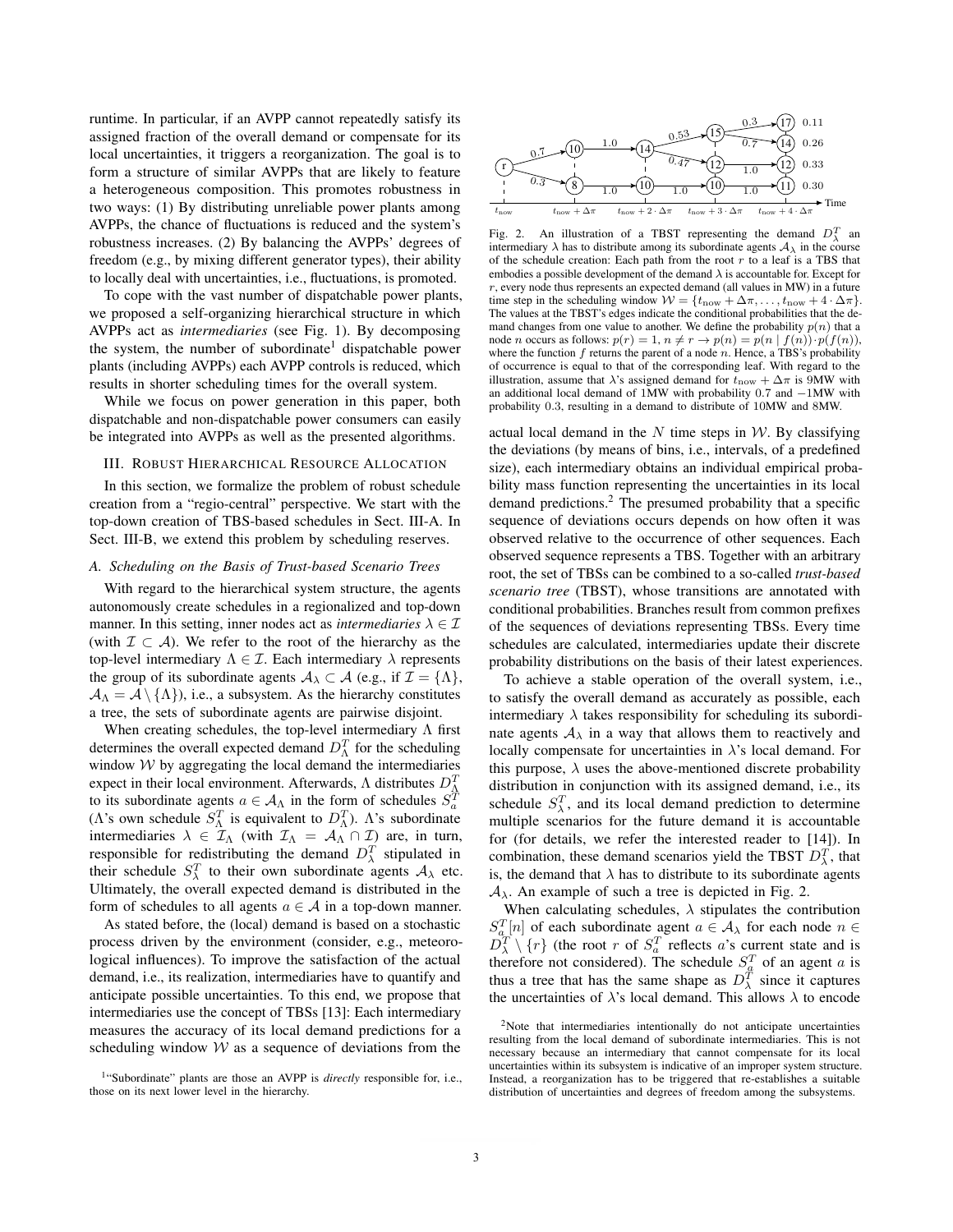strategies for possibly necessary contribution adjustments.

The *online multi-stage stochastic optimization problem* (cf. [16]) that is solved by each intermediary  $\lambda \in \mathcal{I}$  to create schedules can be formalized in the form of a *constraint satisfaction optimization problem* (CSOP) [18] (note that we do *not* assume the domains to be finite) as follows:

$$
\min_{S_a^T[n]} \alpha_{\Delta} \cdot \mathbb{E}(\Delta) + \alpha_{\Gamma} \cdot \mathbb{E}(\Gamma) \tag{1}
$$
\n
$$
\text{s.t.} \quad \forall a \in A_{\lambda}, \forall n \in D_{\lambda}^T \setminus \{r\} : S_a^{\min} \le S_a^T[n] \le S_a^{\max},
$$
\n
$$
\overrightarrow{S}_a^{\min} (S_a^T[f(n)]) \le S_a^T[n] \le \overrightarrow{S}_a^{\max} (S_a^T[f(n)]),
$$
\n
$$
\text{with} \quad \mathbb{E}(\Delta) = \sum_{n \in D_{\lambda}^T \setminus \{r\}} p(n) \cdot |\underbrace{S_{\mathcal{A}_{\lambda}}^T[n]}_{\sum_{a \in \mathcal{A}_{\lambda}} S_a^T[n]} - D_{\lambda}^T[n]|,
$$
\n
$$
\mathbb{E}(\Gamma) = \sum_{a \in \mathcal{A}_{\lambda}, n \in D_{\lambda}^T \setminus \{r\}}
$$

In this optimization problem, the scheduled contributions  $S_a^T[n]$ <br>for subordinate agents  $a \in A_2$  and nodes  $n \in D^T \setminus \{x\}$  are the for subordinate agents  $a \in A_{\lambda}$  and nodes  $n \in D_{\lambda}^{T} \setminus \{r\}$  are the decision variables. An agent's present contribution is included decision variables. An agent's present contribution is included in  $S_a^T[r]$ . Since scheduling is performed for the time span<br>defined by the scheduling window W each node  $n \in D^T$  can defined by the scheduling window W, each node  $n \in D_{\lambda}^{T}$  can<br>be assigned to a specific time step in  $\mathcal{W}^{1+1}$  +  $\lambda$  as stated in be assigned to a specific time step in  $W \cup \{t_{\text{now}}\}$ . As stated in Sect. I, the intermediaries' objective is to find an allocation that meets the demand as closely and cost-effectively as possible. Since each node  $n \in D_{\lambda}^{T}$  has a probability of occurrence  $p(n)$  an intermediary can achieve the primary objective by  $p(n)$ , an intermediary can achieve the primary objective by minimizing the expected total demand violation  $\mathbb{E}(\Delta)$ , which is defined as the expected value of the absolute deviation between the total scheduled contribution  $S_{\mathcal{A}_{\lambda}}^{T}[n]$  and the demand  $D_{\lambda}^{T}[n]$ <br>over all  $n \in D^{T} \setminus \{x\}$  (since we sum up absolute violations) over all  $n \in D_{\lambda}^{T} \setminus \{r\}$  (since we sum up *absolute* violations,<br>negative and positive deviations cannot cancel each other out)<sup>3</sup> negative and positive deviations cannot cancel each other out).<sup>3</sup> Similarly, the secondary objective is achieved by minimizing the expected total costs  $\mathbb{E}(\Gamma)$  that are based on agent-specific cost functions  $\kappa_a$ . We use the parameters  $\alpha_{\Delta}$  and  $\alpha_{\Gamma}$  to establish the desired prioritization of the two objectives. We assume that the contribution of each agent  $a \in A$  is subject to a minimal  $\sum_{a}$  and maximal  $\sum_{a}$  contracts min and maximal  $S_a^{\text{max}}$  contribution. The property of inertia .<br>fr  $\frac{P}{a}$  and  $\overrightarrow{S}$  $\frac{1}{2}$  $\sum_{a}^{\text{max}}$  that further restrict *a*'s contribution  $S_a^T[n]$  for a node *n* depending on its contribution  $S_f^T[f(n)]$  in *n*'s parent  $f(n)$ contribution  $S_a^T[f(n)]$  in *n*'s parent  $f(n)$ .<br>To attain a scalable regio-central solution

To attain a scalable regio-central solution, each intermediary representation of the behavior of the represented collective,  $\lambda' \in \mathcal{I} \setminus \{\Lambda\}$  uses *model abstraction* [19] to deduce a compact i.e., its subordinate agents  $A_{\lambda'}$ , at runtime and transfers this model to its superior  $\lambda$ . As this reduces the number of decision variables and constraints  $\lambda$  has to consider when solving the CSOP, we obtain a complexity of  $O(2^{|A_{\lambda}| \cdot N})$ .<br>By taking account of  $D^{T}$ 's structure and sched

By taking account of  $D_{\lambda}^{T}$ 's structure and scheduling contribu-<br>ns for podes (note that multiple TBSs might share a path from tions for nodes (note that multiple TBSs might share a path from the root to a node within the TBST) depending on the scheduled contributions in the corresponding parent and child nodes, our TBST-based schedules always represent feasible solutions. This means that we ensure that the transitions from one node to another comply with the regarded agent's control model. For instance, interpreting the TBST in Fig. 2 as a schedule  $S_a^T$ , the transition from r to 10MW as well as from r to 8MW is the transition from  $r$  to 10MW as well as from  $r$  to 8MW is guaranteed to be feasible for a. That way, agents can defer their decision which contribution to make until the time step a branch in their schedule  $S_a^T$  has to be taken. By heading for the most promising direction, the system self-improves its ability most promising direction, the system self-improves its ability to deal with uncertain demand. As we optimize expectations  $E$  on the basis of empirical discrete probability distributions, we obtain *robust solutions* [20], meaning that the system can operate efficiently and effectively in various likely situations.

## *B. Scheduling Reserves in Hierarchical Systems*

As motivated in Sect. I (see  $(R1)$ ,  $(R2)$ ,  $(R3)$ ), it is crucial to enable the agents to deviate from their scheduled contributions in order to balance supply and demand. In [15], we discussed how the subordinate agents  $a \in A_{\lambda}$  of an intermediary  $\lambda$  can use their schedules  $S_d^T$  as a blueprint for how to reactively adjust their contribution to compensate for differences between adjust their contribution to compensate for differences between  $\lambda$ 's actual and anticipated local demand. Although TBST-based schedules always contain feasible transitions, due to inertia, *spontaneous* switches (i.e., those after a branch had to be taken) from one targeted contribution to another (w.r.t. our example, from the scheduled 8MW to a new target for  $t_{\text{now}} + \Delta \pi$  of, e.g., 9MW) are only possible if the agents feature an adequate amount of reserves in the form of additional degrees of freedom.

With regard to the scheduling problem, incorporating reserves, i.e., flexibility, is an additional objective that must not hinder an intermediary  $\lambda$  from satisfying its demand  $D_{\lambda}^{T}$ .<br>Because the provision of reserves comes at a price, we propose Because the provision of reserves comes at a price, we propose that each intermediary  $\lambda$  uses its knowledge about prior reactive contribution adjustments as feedback to estimate its locally *required* negative  $R_{\lambda}^{req,-}[n]$  and positive  $R_{\lambda}^{req,+}[n]$  reserves<br>that should be available between two nodes  $f(n), n \in \mathbb{D}^{T}$ that should be available between two nodes  $f(n), n \in D_{\lambda}^{T}$ .<br>When creating schedules  $\lambda$  now not only distributes the When creating schedules,  $\lambda$  now not only distributes the demand  $D_{\lambda}^{T}$  but also reserves to its subordinate agents  $a \in A_{\lambda}$ .<br>In the following, we describe the scheduling of reserves from In the following, we describe the scheduling of reserves from the perspective of an arbitrary intermediary  $\lambda$ , taken from somewhere in the hierarchy. We only refer to positive reserves in our explanations. The provision of negative reserves is analogously defined. Note that the expectations  $\mathbb{E}(R^{vio})$  and  $\mathbb{E}(R^{vio})$  defined below actually refer to the expected sum of  $\mathbb{E}(R^{vi\circ\downarrow})$  defined below actually refer to the expected *sum* of positive and pequive reserve violations positive and negative reserve violations.

The reserves  $R_{\lambda}^{dis,+}[n]$  that  $\lambda$  has to *distribute* to  $A_{\lambda}$  are fined by the sum of the locally *required* reserves  $R^{req,+}[n]$ defined by the sum of the locally *required* reserves  $R_{\lambda}^{req, +}[n]$ <br>and  $\lambda$ 's *assigned* reserves  $R^{ass,+}[n]$ . The latter are prescribed in and  $\lambda$ 's *assigned* reserves  $R_{\lambda}^{ass,+}[n]$ . The latter are prescribed in  $\lambda$ 's schedule  $S^T$ . When scheduling reserves  $\lambda$  tries to minimize  $\lambda$ 's schedule  $S_{\lambda}^{T}$ . When scheduling reserves,  $\lambda$  tries to minimize<br>the expected violation  $\mathbb{F}(P^{vio})$  of  $P^{dis,+}[m]$  (see Fourtions 3) the expected violation  $\mathbb{E}(R^{vio})$  of  $R^{dis,+}_{\lambda}[n]$  (see Equations 3<br>and 5)  $\lambda$ 's ability to schedule reserves in  $n \in D^{T} \setminus \{r\}$ and 5).  $\lambda$ 's ability to schedule reserves in  $n \in D_{\lambda}^{T} \setminus \{r\}$ <br>hinges on the *additional* reserves  $B^{add, +}[n]$   $\lambda$ 's subordinate hinges on the *additional* reserves  $R_a^{add, +}[n]$  λ's subordinate agents  $a \in A_\lambda$  can promise to provide for  $\lambda$  in n (see Eq. 6).  $R_a^{add,+}[n]$  is subject to a's *available* reserves  $R_a^{avl,+}[n]$ , which mainly depend on a's scheduled contribution in  $f(n)$  and n mainly depend on a's scheduled contribution in  $f(n)$  and n, as well as the reserves  $R_a^{req\downarrow, +}[n]$  required by a's subsystem

<sup>&</sup>lt;sup>3</sup>Technically, we calculate the expected value of the demand violation over all time steps given the probabilities of TBSs. It can be shown that our formulation based on nodes is equivalent to that, although  $p(n)$  is not a probability distribution over all nodes.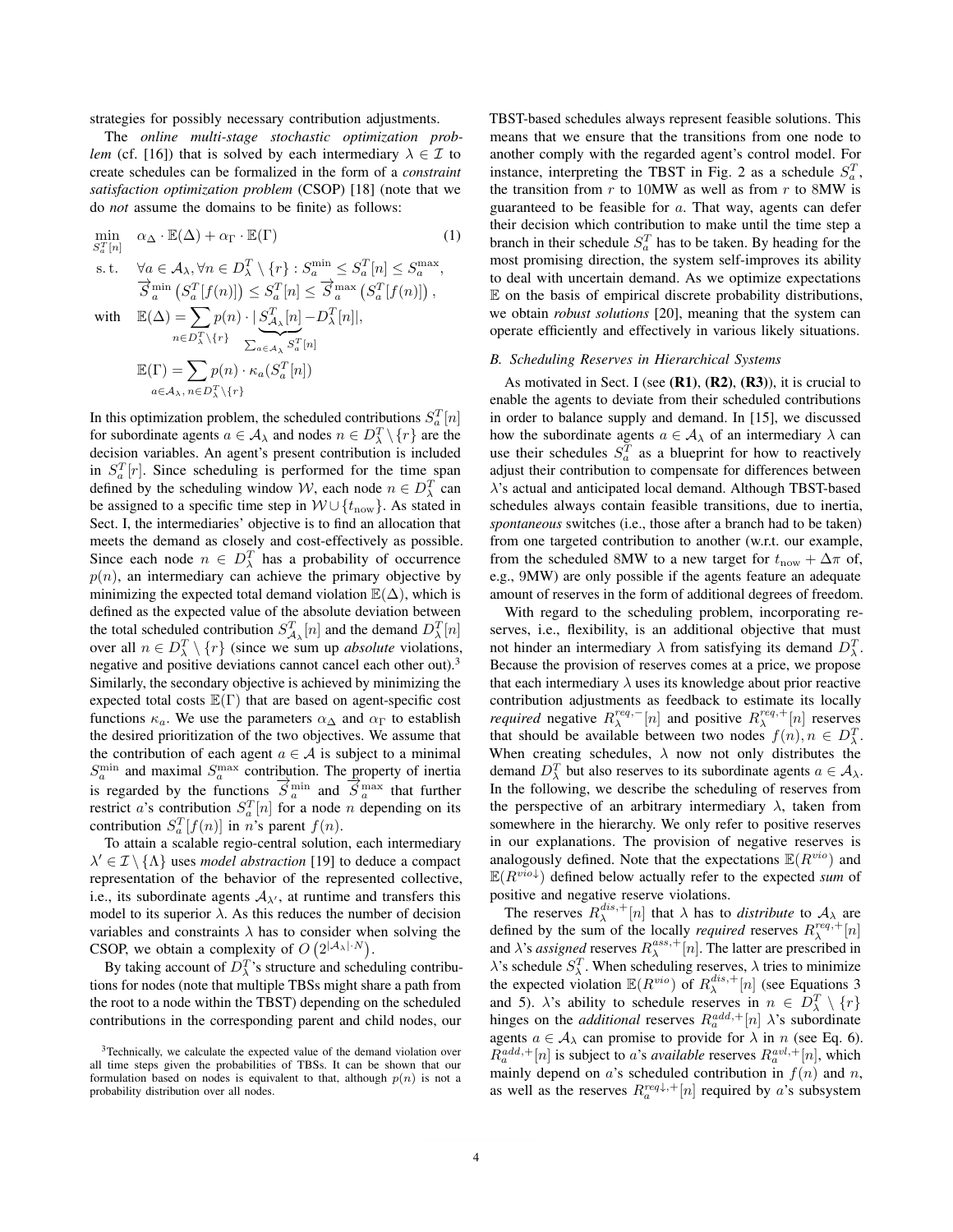(with  $R_a^{req\downarrow, +}[n] = R_a^{req, +}[n] + \sum_{\lambda' \in \mathcal{I}_a} R_a$ <br>mediation (i.e., if  $a \in \mathcal{I}_a$ ) and  $R_a^{req\downarrow, +}[n]$  $r_{\lambda'}^{req\downarrow,+}[n]$  for inter-<br> $r_{\lambda'}^{1} = 0$  otherwise) mediaries (i.e., if  $a \in \mathcal{I}$ ), and  $R_a^{req} \downarrow^4 [\hat{n}] = 0$  otherwise).<br>To ensure that each subsystem represented by a subordinate To ensure that each subsystem represented by a subordinate intermediary  $\lambda' \in \mathcal{I}_{\lambda}$  has the chance to schedule sufficient<br>reserves itself  $\lambda$  additionally tries to minimize the expected reserves itself,  $\lambda$  additionally tries to minimize the expected<br>value  $\mathbb{F}(B^{vi_0}\downarrow)$  of the violations  $B^{vi_0}\downarrow + [n]$  of its subordinate value  $\mathbb{E}(R^{vi_0}\downarrow)$  of the violations  $R^{vi_0}\downarrow + [n]$  of its subordinate subsystems' required reserves  $R_{\lambda'}^{req}$ , +  $[n]$  (see Equations 4 and 7). To preserve the subsystems' autonomy and for a local compensation for deviations, we regard the minimization of  $\mathbb{E}(R^{vio}\cdot)$  as more important than the minimization of  $\mathbb{E}(R^{vio})$ . Again, we use the parameters  $\alpha_{R^{vio}}$  and  $\alpha_{R^{vio}}$  to obtain this prioritization. While the satisfaction of the demand remains paramount, we degrade the minimization of the costs to reflect our risk-averse attitude. Hence, we extend the *objective function* of the scheduling problem formalized in Eq. 1 as follows:

$$
\min_{\substack{S_a^T[n],\\R_a^{ass,+}[n]}} \alpha_{\Delta} \cdot \mathbb{E}(\Delta) + \alpha_{\Gamma} \cdot \mathbb{E}(\Gamma) \tag{2}
$$
\n
$$
\alpha_{\alpha}^{ass,+}[n] \quad + \alpha_{R^{vio}} \cdot \mathbb{E}(R^{vio}) + \alpha_{R^{vio}} \cdot \mathbb{E}(R^{vio})
$$

with 
$$
\mathbb{E}(R^{vio}) = \sum_{n \in D_{\lambda}^{T} \setminus \{r\}} p(n) \cdot \left(R_{\lambda}^{vio,+}[n] + R_{\lambda}^{vio,-}[n]\right), \quad (3)
$$

$$
\mathbb{E}(R^{vio\downarrow}) = \sum_{\lambda' \in \mathcal{I}_{\lambda}, n \in D_{\lambda}^T \setminus \{r\}} p(n) \cdot (R_{\lambda'}^{vio\downarrow, +}[n] + R_{\lambda'}^{vio\downarrow, -}[n]) \tag{4}
$$

$$
\text{and}\ \ R^{vio,+}_{\lambda}[n]=\max\Big\{0,R^{dis,+}_{\lambda}[n]-\sum_{a\in\mathcal{A}_\lambda}R^{add,+}_a[n]\Big\},(5)
$$

$$
R_a^{add,+}[n] = \max\left\{0, R_a^{avl,+}[n] - R_a^{req\downarrow,+}[n]\right\} \tag{6}
$$

$$
R_{\lambda'}^{vio\downarrow,+}[n] = \left| \min\left\{0, R_{\lambda'}^{avl,+}[n] - R_{\lambda'}^{req\downarrow,+}[n] \right\} \right| \tag{7}
$$
\n
$$
\text{(analytic for } R^{vio,-}[n] \quad R^{add,-}[n] \quad R^{vio\downarrow,-}[n] \tag{7}
$$

(analogously for 
$$
R_{\lambda}^{vo,-}[n], R_a^{add,-}[n], R_{\lambda'}^{vo\downarrow,-}[n]
$$
)

In Fig. 3, we illustrate the reserves  $R_a^{avl,+}[n]$  an agent  $a \in \mathcal{A}$ <br>can provide between two nodes  $f(n)$ ,  $n \in \mathbb{D}^T$ . Our calculations can provide between two nodes  $f(n), n \in D_{\lambda}^{T}$ . Our calculations assume that reserves can be mobilized from one time step to assume that reserves can be mobilized from one time step to another, i.e., from t to  $t + \Delta t$ . Finally, an intermediary  $\lambda$ prescribes the assigned reserves  $R_a^{ass,+}$ <br>A proportionally to  $R^{add,+}[n]$  and in [*n*] for each agent  $a \in$  $\mathcal{A}_{\lambda}$  proportionally to  $R_a^{add, +}[n]$  and inversely proportional to  $R_a^{add, +}[n] \leftarrow \sum_{R_a^{add, +}[n]} R_a^{add, +}[n] \leftarrow 0$ R  $\begin{bmatrix} a_{\text{add},+} \\ \text{add},+[n] \end{bmatrix} := \sum_{a' \in \mathcal{A}_{\lambda}} R$  $a_d^{add,+}[n]$  (with  $R_{\Lambda}^{ass,+}[n] := 0$ ):

$$
R_a^{ass,+}[n] = \begin{cases} 0 \text{ if } R_{total}^{add,+}[n] = 0\\ R_a^{add,+}[n] \cdot \min\left\{1, \frac{R_{\lambda}^{dis,+}[n]}{R_{total}^{add,+}[n]}\right\} \text{ otherwise} \end{cases}
$$
(8)

The evaluation of alternative strategies for assigning reserves that could take additional optimization criteria into account, such as the agents' costs, are subject to future work.

Because the optimized provision of reserves exacerbates the search for high-quality solutions (see Sect. V), we present an auction-based heuristic for the robust solution of the RAP in hierarchical systems that does not require intermediaries to minimize  $\mathbb{E}(R^{vio\downarrow})$  in the following section.

# IV. ROBUST AND COOPERATIVE RESOURCE ALLOCATION

In this section, we propose TruCAOS<sup>R</sup>, an auction-based algorithm that solves the scheduling problem in a cooperative and regionalized manner. As the provision and consumption of resources, such as electricity, are already subject to rewards and costs in real systems, a market-based approach



Fig. 3. Two illustrations of the *positive reserves*  $R_a^{avl,+}[n]$  an agent  $a \in \mathcal{A}$ can provide between two nodes  $f(n)$  and  $n \in \{n_1, n_2\}$  (indicated by the gray areas): The amount of  $R_a^{avl,+}[n]$  is subject to a's scheduled contributions  $S_a^T[f(n)]$  and  $S_a^T[n]$  as well as its control model. The latter captures a's inertia  $\sum_{a}^{S_a}$  [J(1,7)] and  $\sum_{a}^{S_a}$  as well as its minimal  $S_a^{\text{min}}$  and maximal represented by the function  $\overline{S}_a^{\text{max}}$  as well as its minimal  $S_a^{\text{min}}$  and maximal  $S_{q_{\text{in}}}^{\text{max}}$  contributions, among others. With regard to its scheduled contributions  $S_a^T[f(n)]$  and  $S_a^T[n]$  (we assume a linear change of a's contribution between  $f(n)$  and n),  $R_a^{avl,+}[n]$  denotes, e.g., the *minimum* (in case of a *pessimistic* approach) of the maximal additional contributions that  $a$  can mobilize within the single time steps between  $f(n)$  and n. In this context,  $C_a^{\max,+}[n]$  is the maximal contribution  $a$  can provide between  $f(n)$  and  $n$  if it increases its contribution as much as possible from one time step to another. Clearly,  $C_a^{\max,+}[n]$  is bounded by  $S_a^{\max}$ . If  $S_a^T[f(n)] > S_a^T[n]$  (case  $n = n_2$  in our illustration), a can provide more reserves than in case of  $S_a^T[f(n)] < S_a^T[n]$ (case  $n = n_1$  in our illustration) because we also include reserves that result from not decreasing a contribution from one time step to another.

is a natural choice. TruCAOS<sup>R</sup> is based on TruCAOS<sup>+</sup> [7]. While TruCAOS<sup>+</sup> primarily focuses on how to deal with an uncertain provision of scheduled resources, i.e., contributions, we concentrate on *uncertain demand* in this paper. Hence, TruCAOSR substantially differs from TruCAOS<sup>+</sup> in its ability to obtain *robust solutions* by (1) creating schedules on the basis of TBSTs for the demand and (2) optimizing the provision of required reserves in the form of additional degrees of freedom. Sect. IV-A gives an overview of TruCAOSR's basic procedure, before Sect. IV-B highlights how it obtains robust solutions.

## *A. Basic Procedure*

Similarly to the general explanation in Sect. III, TruCAOSR determines schedules in a top-down manner: The schedule creation is triggered by the top-level intermediary  $\Lambda$  and subordinate intermediaries  $\lambda \in \mathcal{I} \setminus \{\Lambda\}$  are responsible for recursively distributing their fraction  $D_{\lambda}^{T}$  of the overall demand.<br>In TruCAOS<sup>R</sup>, this is achieved by enabling all agents  $a \in A$ , to In TruCAOS<sup>R</sup>, this is achieved by enabling all agents  $a \in A_{\lambda}$  to sell or buy resources to or from their superordinate intermediary sell or buy resources to or from their superordinate intermediary λ according to the demand  $D_{\lambda}^{T}$  that λ has to distribute. This is done in an iterative and incremental process that in its basic done in an iterative and incremental process that, in its basic form, is reminiscent of an iteratively performed first-price sealed-bid auction (see, e.g., [21]). As before,  $D_{\lambda}^{T}$  captures<br>the uncertainties of  $\lambda$ 's local demand and is derived from  $\lambda$ 's the uncertainties of  $\lambda$ 's local demand and is derived from  $\lambda$ 's schedule  $S_{\lambda}^{T}$ , that is, the result of taking part in the auction of its supercydinate intermediary its superordinate intermediary.

In all bidding iterations, an intermediary  $\lambda$  has the goal to increase the expected satisfaction of  $D_{\lambda}^{T}$  by announcing an auction in which the agents  $a \in A_{\lambda}$  can bid for a part of the auction in which the agents  $a \in A_\lambda$  can bid for a part of the *remaining demand*  $D_{\lambda}^{rem}$  that  $\lambda$  has to distribute (note that  $D^{rem}$  might also be negative in some nodes). The correspond- $D_{\lambda}^{rem}$  might also be negative in some nodes). The correspond-<br>ing call for proposals (CEP) contains a fraction  $a \in [0, 1]$  of ing *call for proposals* (CFP) contains a fraction  $g \in [0, 1]$  of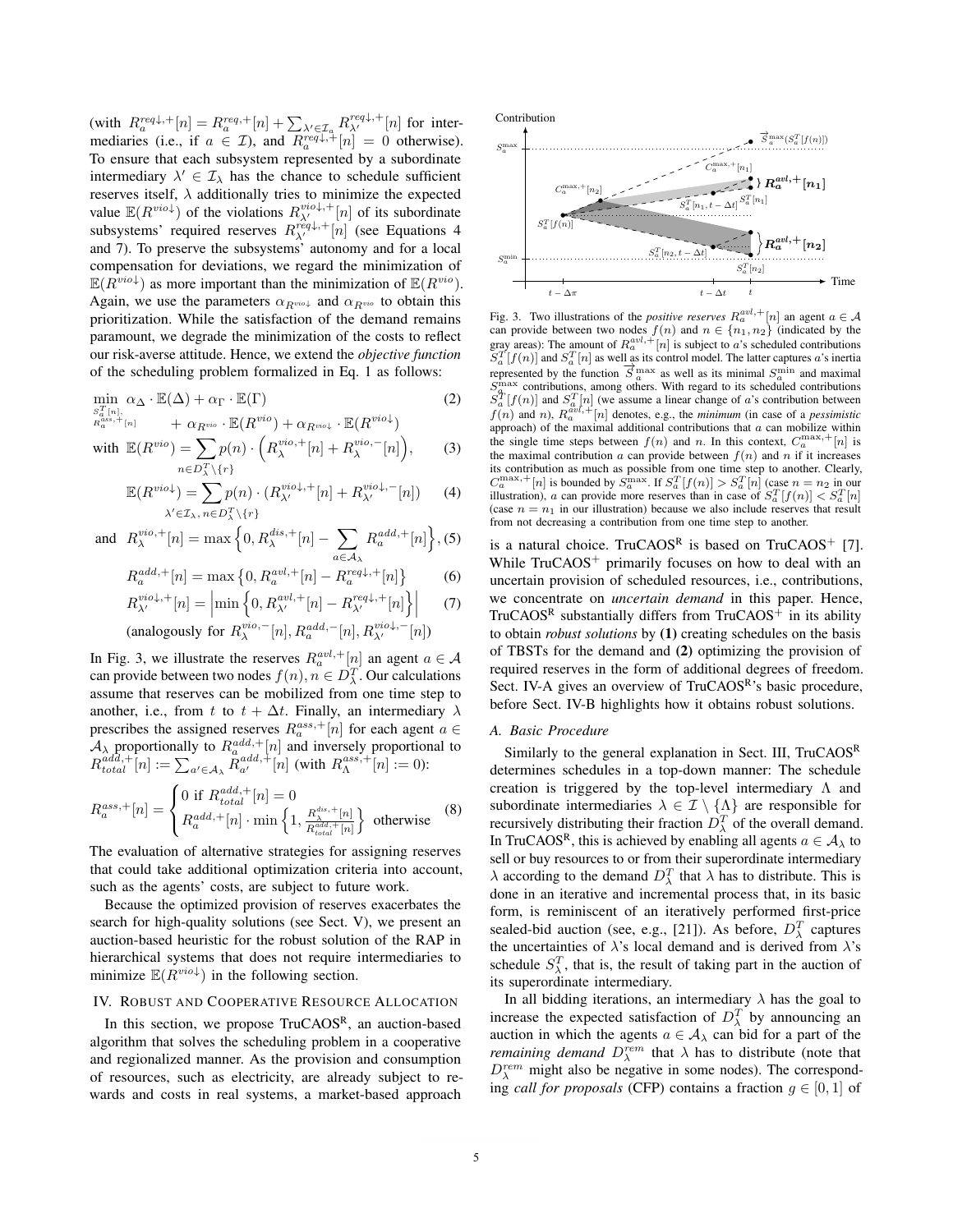$D_{\lambda}^{rem}$  and is sent to all  $a \in A_{\lambda}$ . If  $g < 1$ , the demand is distributed among the best bidders in the course of multiple distributed among the best bidders in the course of multiple bidding iterations, resulting in a fairer allocation of resources.

Each agent  $a \in A_\lambda$  that receives the CFP and wants to sell or buy resources to or from  $\lambda$  responds with a *proposal*  $S_a^{pro}$ , i.e., a *proposed schedule* that includes a promised contribution i.e., a *proposed schedule*, that includes a promised contribution as well as the costs, i.e., a remuneration, for providing the contribution. Note that a proposer could also offer money to its intermediary, e.g., if it wants to lower its contribution or buy resources. Having gathered the proposals of all bidders in a set  $P$ ,  $\lambda$  completes this bidding iteration by identifying and accepting one or more suitable winner proposals  $\mathcal{P}_w \subseteq \mathcal{P}$  as explained in Sect. IV-B. All other proposals are rejected. In the possibly following bidding iteration, all proposers – including the "winners" – are allowed to send new proposals.

The *most recently* accepted proposal of an agent a defines its schedule  $S_a^T$ , which is a contract between a and its intermediary<br>for all time steps in the regarded scheduling window  $W_a$  a has for all time steps in the regarded scheduling window  $W: a$  has to comply with its schedule in exchange for payment. For this reason, whenever <sup>a</sup> wants to change its scheduled contribution, it has to make a proposal  $S_a^{pro}$  that, if accepted, replaces<br>the previously accepted schedule. In  $TruCAOS^R$ , a schedule the previously accepted schedule. In TruCAOS<sup>R</sup>, a schedule started. Instead, it is refined in the course of successive schedule  $\frac{1}{a}$  does not become invalid if a new schedule creation is creations. As a result, intermediaries, acting as auctioneers, as well as proposers can rely on their negotiated contracts. When initializing  $D_{\lambda}^{rem}$ ,  $\lambda$  therefore subtracts the existing schedules<br>of all subordinate agents  $a \in \Lambda$ , from the demand  $D^{T}$  that of all subordinate agents  $a \in A_{\lambda}$  from the demand  $D_{\lambda}^{T}$  that has to be distributed. However, due to dynamic uncertainties has to be distributed. However, due to dynamic uncertainties in  $\lambda$ 's local demand, the shape of  $D_{\lambda}^{T}$  can change from one<br>schedule creation to another and thus differ from the shape schedule creation to another and thus differ from the shape of the existing schedules of  $\lambda$ 's subordinate agents. For such situations, we use a greedy algorithm to find an adequate mapping of the scenarios of existing schedules to those in  $D_{\lambda}^{T}$ .<br>Such a mapping is determined by each intermediary before the Such a mapping is determined by each intermediary before the first bidding iteration. For nodes that were not regarded in the previous schedule creation (i.e., those outside the previous scheduling window), auctioneers and proposers assume a neutral contribution of zero. Because the resulting schedule might contradict an agent's control model, there is a dedicated phase in which the agents can correct their schedules. As described in [7], minimally inverse corrections are incentivized. This ensures that the agents do not misuse this feature for their own sake, which might impair the quality of the solution.

Each agent  $a \in \mathcal{A}$  creates its proposals  $S_a^{pro}$  by solving a cop-CSOP that is very similar to the one specified in Equations 1 and 2: Proposals depend on a's constraint model, its current state, and the demand specified in the CFP. However, since each agent now only has to determine the scheduled contribution for itself, TruCAOSR mitigates the scalability issues discussed in Sections I and III-A. Instead of  $O(2^{|A_{\lambda}| \cdot N})$ , the complexity of solving the RAP for a subsystem  $A_{\lambda}$  is only complexity of solving the RAP for a subsystem  $A_{\lambda}$  is only  $\mathcal{O}(\mathcal{J}\text{total} \cdot |\mathcal{A}\lambda| \cdot 2^{1+\frac{1}{2}|\mathcal{A}\lambda|})$ , where  $|\mathcal{A}\lambda| = |\mathcal{V}|$ ,  $\mathcal{J}\text{total}$  is the total number of iterations needed to solve the RAP, and  $(j_{\text{total}} \cdot (|\mathcal{A}_{\lambda}| \cdot 2^{N} + 2^{|\mathcal{A}_{\lambda}|}))$ , where  $|\mathcal{A}_{\lambda}| = |\mathcal{P}|$ , jtotal is  $\mathcal{P}_w$  from  $\mathcal{P}$ . Note that we still benefit from a hierarchical  $(2^{|A_{\lambda}|})$  the complexity of selecting the winner proposals

approach due to the complexity of proposal selection. Because intermediaries submit bids before their subordinates, they have to be aware of the capabilities of their collective to avoid infeasible schedules that would have to be corrected. As explained in Sect. III-A, model abstraction ensures that the abovementioned complexity holds for the entire hierarchy. Because intermediaries do not impose schedules on subordinates in TruCAOS<sup>R</sup>, they can even use these abstract models to create their own proposals in  $O(2^N)$ .<br>The iterative process of di-

The iterative process of distributing the remaining demand  $D_{\lambda}^{rem}$  terminates either if it is sufficiently satisfied, i.e., if its absolute values are below a predefined threshold  $D^{rem}$ if its absolute values are below a predefined threshold  $D_{\text{max}}^{rem}$ , or if  $\lambda$  did not receive any proposals (i.e.  $\mathcal{D} = \emptyset$ ) or if there or if  $\lambda$  did not receive any proposals (i.e.,  $\mathcal{P} = \emptyset$ ), or if there is no proposal that increases the satisfaction of  $D_{\lambda}^{T}$ , or if a<br>maximum number of bidding iterations is exceeded. The maximum number of bidding iterations  $j_{\text{max}}$  is exceeded. The information about termination originates from the top-level intermediary and propagates downwards in the hierarchy.

## *B. Obtaining Robust Solutions*

To identify one or more suitable winner proposals  $\mathcal{P}_w \subseteq \mathcal{P}$ , an intermediary  $\lambda$  could simply sort the proposals in  $\mathcal P$  in descending order of their *price-performance ratio* – which we define as the ratio between the expected total contribution and the expected remuneration – and declare that the proposal with the best ratio that improves the remaining demand's satisfaction wins the auction. While this *merit order* approach leads to lowpriced allocations, it is computationally inefficient because it clearly needs a large number of bidding iterations to satisfy the demand and does not allow to take advantage of synergy effects that can result from accepting a combination of proposals. The latter is especially beneficial in the context of multi-objective optimization. We therefore decided for a compromise between the number of bidding iterations and resulting monetary costs: To ensure that acceptable proposals and thus the overall result feature a sufficient quality, intermediaries filter, i.e., reject, proposals with a price-performance ratio worse than a historical average, calculated as a moving average over the last  $k_{\text{ppr}}$ schedule creations. While this procedure does not yield minimal costs, it ensures that the average costs do not increase. If no such proposal exists, only the proposals with the best price-performance ratio pass the filtering stage. As unsuitable proposals are rejected, the complexity of the combinatorial optimization problem that is solved to determine  $\mathcal{P}_w$  is reduced.

An intermediary  $\lambda$  chooses  $\mathcal{P}_w$  in such a way that there is no other combination that yields a greater expected gain in satisfaction of the remaining demand. In this context,  $\lambda$ 's secondary and tertiary goals are to minimize the expected violation  $\mathbb{E}(R^{vio})$  of the reserves  $R_{\lambda}^{dis,+}[n] = R_{\lambda}^{req,+}[n] + R_{\lambda}^{ass,+}[n]$ <br>it has to distribute in all  $n \in D^{T}$  (the same holds for it has to distribute in all  $n \in D_{\lambda}^{T}$  (the same holds for<br>negative reserves  $R^{dis}$  [pl) and to minimize the expected negative reserves  $R_{\lambda}^{dis-}[n]$  and to minimize the expected costs respectively. Note that these objectives as well as their costs, respectively. Note that these objectives as well as their lexicographical order correspond to those defined in Eq. 2. The only but important difference is that  $\lambda$  does not have to care about the satisfaction of the required reserves on subordinate system levels by minimizing  $\mathbb{E}(R^{vi\circ\downarrow})$  because each subordinate  $a \in A_\lambda$  determines suitable contributions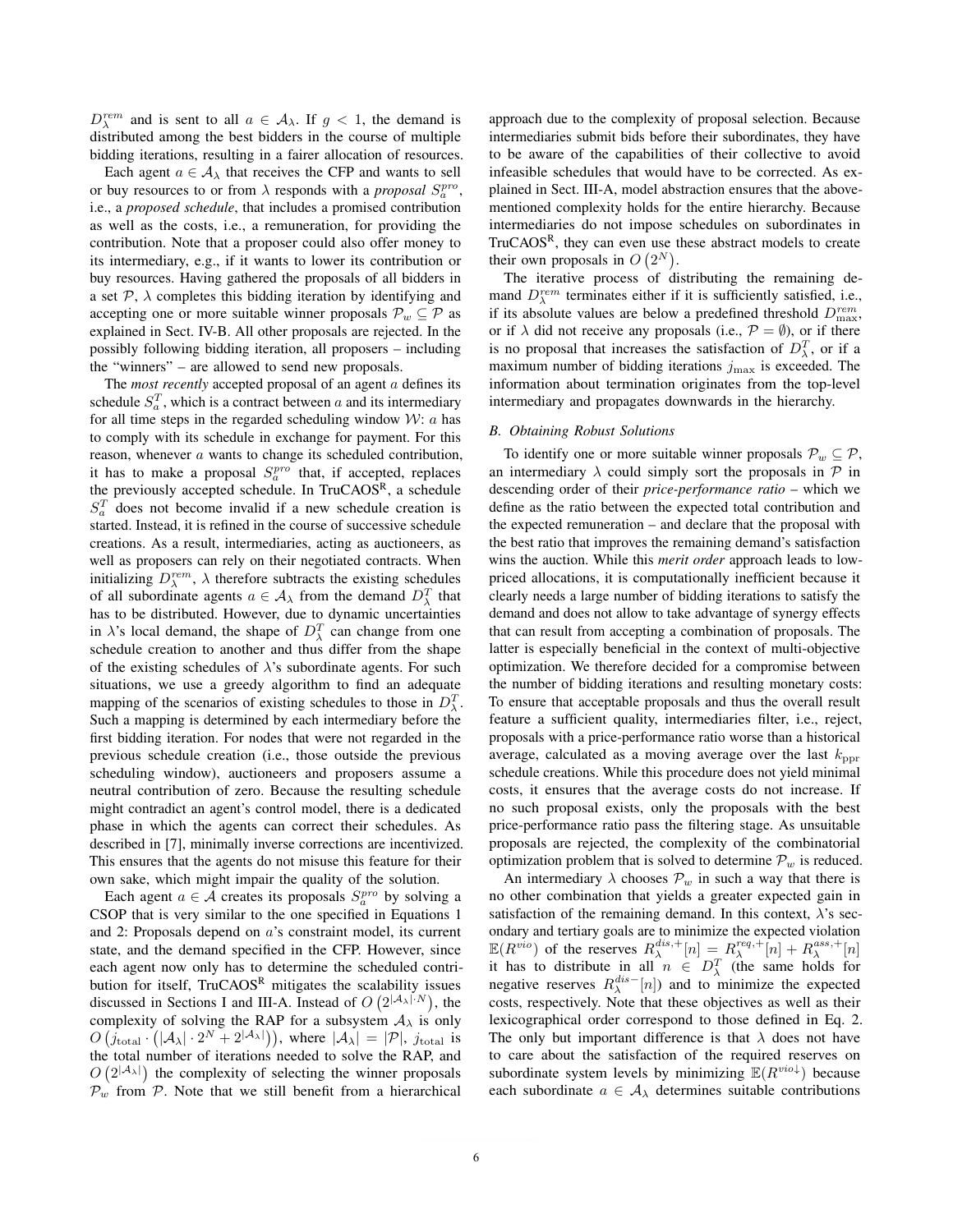and additional reserves  $R_a^{add,+}[n]$  it can provide for  $\lambda$  itself.<br>As  $\lambda$  is merely informed about  $R^{add,+}[n]$  in the agents' As  $\lambda$  is merely informed about  $R_a^{add,\hat{+}}[n]$  in the agents' proposals, computational costs are reduced. Analogously to Eq. 8, TruCAOS<sup>R</sup> assigns the reserves  $R_a^{ass,+}[n]$  proportionally<br>to  $R^{add,+}[n]$  and inversely proportional to  $R^{add,+}[n]$ to  $R_a^{add, +}[n]$  and inversely proportional to  $R_{add}^{add, +}[n]$ .<br>While in general each agent  $a \in A$  could incom-

While, in general, each agent  $a \in \mathcal{A}$  could incorporate individual and variable objectives when generating proposals, we assume that a generates its proposals as follows in order to remain competitive: According to the intermediaries' primary objective, a creates proposals that maximize the expected satisfaction of the demand announced in the CFP. Maximizing the expected additional reserves  $R_a^{add,+}[n]$  that can be provided<br>to its intermediary  $\lambda$  is secondary. In case *a* is an intermediary to its intermediary  $\lambda$  is secondary. In case a is an intermediary, suggesting  $R_a^{add,+}[n]$  makes sure that a has sufficient flexibility<br>to satisfy the reserves  $R^{req+,+}[n]$  required by its subsystem A to satisfy the reserves  $R_a^{req, +}[n]$  required by its subsystem  $A_a$ <br>when it is its turn to calculate schedules. This procedure leads when it is its turn to calculate schedules. This procedure leads to a top-down propagation of assigned reserves. As in Eq. 1, we assume that agents stipulate their remunerations according to their cost functions  $\kappa_a$ .

#### V. EVALUATION

The goal of our evaluation is to investigate if  $TruCAOS<sup>R</sup>$  is more suitable for obtaining robust solutions than the regiocentral approach explained in Sect. III (hereinafter called *RegioC*). For this purpose, we evaluate  $TruCAOS<sup>R</sup>$  as well as RegioC in three different modes in the context of our case study: In the first mode, called "E-nu", demand predictions are not subject to uncertainties. In the second and third mode, called "E-nr" and "E-r", uncertainties are present but reserves are only scheduled in E-r. All modes were performed in combination with four different hierarchies of AVPPs, amounting to 12 evaluation scenarios. For each evaluation scenario, we performed 100 runs.

## *A. Test Bed*

We base our evaluation on a hierarchical structure of AVPPs, consisting of 173 dispatchable and 350 non-dispatchable power plants of different types (hydro, biofuel, gas power plants as well as solar plants and wind generators). While each power plant is modeled as an individual agent, we use a single agent to represent all non-dispatchable consumers that is assigned to  $\Lambda$ 's local environment. The demand, i.e., residual load, originates from weather-dependent power plants and the consumers. For physical power plant data (such as production boundaries), load curves, and weather data influencing the output of weather-dependent power plants, we use real world data. <sup>4</sup> Each dispatchable power plant's inertia is defined within typical boundaries. The production costs, i.e., the average costs of providing a contribution, range from  $6.50 \frac{\text{EUR cent}}{\text{KWh}}$  to 17.50  $\frac{\text{EUR cent}}{\text{KWh}}$ . The evaluation is implemented<br>in a sequential round-based execution model in which each in a sequential, round-based execution model in which each round corresponds to a specific time step  $t \in \mathcal{T}$ . Power plants have to satisfy a prescribed residual load over a period of half a day, corresponding to  $|T| = 240$  discrete time steps, each representing  $\Delta t = 3$ min. Every 15min, AVPPs update their TBSs and create schedules for the next hour with a resolution of  $\Delta \pi = 15$ min (i.e.,  $N = 4$ ) on the basis of residual load predictions. Uncertainty in these predictions is generated by means of Markov models that randomly modify the actual behavior of non-dispatchable power plants and the consumers. To reflect time-dependent behavior, the prediction error of a specific time step depends on prediction errors of previous time steps. The accuracy of predictions of non-dispatchable power plants within the same AVPP is coupled as is the case with weather predictions for different locations. Given that schedules are recalculated every 15min, required reserves only have to be scheduled for the next 15min, i.e., for all TBST nodes  $n \in D_{\lambda}^{T}$  that map to a time step  $t \in \mathcal{W}$  with  $t-t_{\text{now}} = 15$ min.<br>Each AVPP  $\lambda \in \mathcal{T}$  uses the maximum of its negative and Each AVPP  $\lambda \in \mathcal{I}$  uses the maximum of its negative and positive reactive contribution adjustments within the last 30min as required negative  $R_{\lambda}^{req,-}[n]$  and positive  $R_{\lambda}^{req,+}[n]$  reserves.<br>The optimization problems that have to be solved to generate.

The optimization problems that have to be solved to generate proposals and determine winner proposals in TruCAOSR as well as those of RegioC are formulated as mixed integer linear programs and solved by IBM ILOG CPLEX<sup>5</sup>. Regarding Eq. 2, the parameters  $\alpha_{\Delta}$ ,  $\alpha_{\Gamma}$ ,  $\alpha_{R^{vio}}$ , and  $\alpha_{R^{vio}}$  are fixed in a way that establishes the desired prioritization among the different objectives. For TruCAOS<sup>R</sup>, we initialize the parameters introduced in Sect. IV as follows:  $k_{\text{ppr}} = 5$ ,  $\hat{D}_{\text{max}}^{rem} = 5 \text{kW}, g = 0.2 \text{ if } D_{\lambda}^{rem} \cdot g > 1000 \text{kW}, \text{ else } g = 1. \text{ To } \text{keep the runtime of } \text{ResioC within reasonable bounds}$ keep the runtime of RegioC within reasonable bounds, AVPPs stop the schedule creation after 15s if a valid solution is present. If not, they give CPLEX another 10min. If this threshold is exceeded, no solution is found and the run is aborted.

We examine the following three questions of interest: (Q1) *Does TruCAOS <sup>R</sup> outperform RegioC in terms of runtime?* (Q2) *Does TruCAOS <sup>R</sup> obtain better results w.r.t. expected demand satisfaction, provision of required reserves, and costs?* (Q3) *How does the hierarchical system structure af ect quality and runtime?* To investigate the impact of hierarchical system structures on TruCAOS<sup>R</sup>'s and RegioC's performance, we performed our evaluations on four different structures called "superflat", "flat", "deep", and "deeper" of height 1, 2, 3, and 5, and with an average number of 173, 14.23, 6.44, and 2.42 dispatchable power plants per AVPP, respectively. All these structures were generated offline on the basis of the same set of power plants. In our experiments, we disabled the system's self-organization to be able to analyze the influence of these predefined structures on the algorithms' performance.

## *B. Results*

Table I shows the results for modes E-nr and E-r in combination with the four different system structures. First of all, we observe that, with regard to a specific combination of system structure and mode, TruCAOSR and RegioC had to deal with quite the same degree of uncertainties in E-nr and E-r, mirrored in the number of TBSs in each schedule

<sup>4</sup>See EnergyMap (2012, http://www.energymap.info/), LEW (2012, http://www.lew-verteilnetz.de/), and LfL (2010, http://www.lfl.bayern.de/).

<sup>5</sup> IBM ILOG CPLEX Optimizer, Version 12.4, 2011: http://www-01.ibm. com/software/commerce/optimization/cplex-optimizer/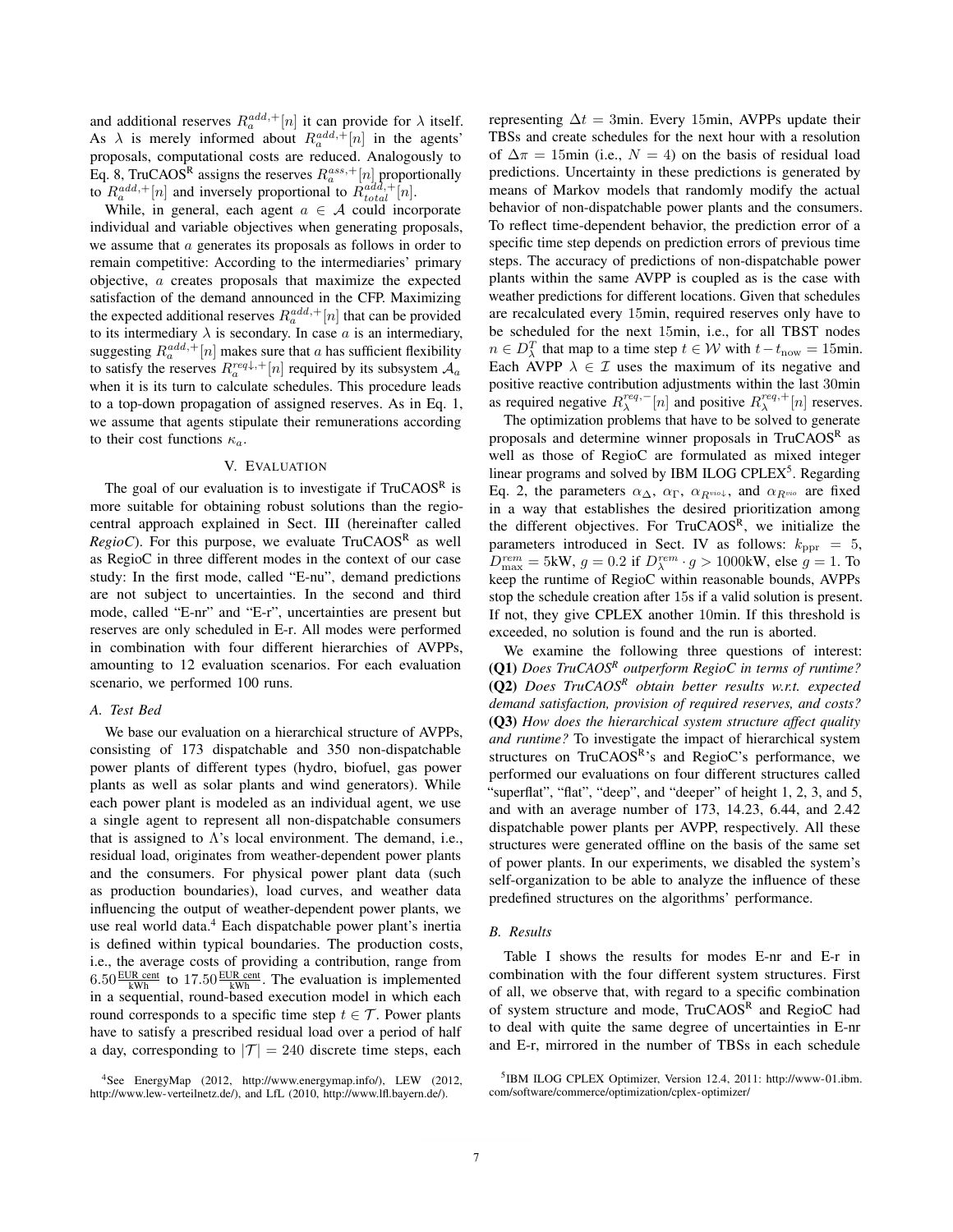|                                             | RegioC    |           |              |            |           |           |           |            | $TruCAOS^R$              |                          |           |                          |           |           |           |           |
|---------------------------------------------|-----------|-----------|--------------|------------|-----------|-----------|-----------|------------|--------------------------|--------------------------|-----------|--------------------------|-----------|-----------|-----------|-----------|
|                                             | superflat |           | flat         |            | deep      |           | deeper    |            | superflat                |                          | flat      |                          | deep      |           | deeper    |           |
|                                             | E-nr      | $E-r$     | E-nr         | E-r        | E-nr      | E-r       | $E-nr$    | E-r        | $E-n$                    | E-r                      | $E-nr$    | $E-r$                    | E-nr      | $E-r$     | E-nr      | $E-r$     |
| #Runs Exceeding the Max.<br>Scheduling Time | 39        | 68        | $\mathbf{0}$ | 20         | 0         |           | $\Omega$  |            | $\overline{\phantom{a}}$ | $\overline{\phantom{a}}$ | -         | $\overline{\phantom{a}}$ | -         | -         |           |           |
| #TBSs per Schedule                          | 1.62      | 1.65      | 1.98         | 1.97       | 1.95      | 1.97      | 1.83      | 1.85       | 1.75                     | 1.76                     | 1.95      | 1.96                     | 1.92      | 1.96      | 1.83      | 1.82      |
|                                             | (0.96)    | (0.97)    | (1.30)       | (1.29)     | (1.32)    | (1.34)    | (1.32)    | (1.34)     | (1.15)                   | (1.18)                   | (1.29)    | (1.31)                   | (1.30)    | (1.36)    | (1.32)    | (1.31)    |
| Max. Seq. Scheduling Time [s]               | 46.37     | 126.38    | 0.43         | 111.80     | 0.22      | 27.94     | 0.20      | 16.68      | 1.10                     | 1.45                     | 1.23      | 1.64                     | 1.87      | 2.66      | 2.98      | 4.61      |
|                                             | (77.51)   | (129.21)  | (0.34)       | (213.37)   | (0.10)    | (59.84)   | (0.07)    | (20.15)    | (0.79)                   | (1.09)                   | (0.85)    | (0.91)                   | (0.55)    | (0.78)    | (0.65)    | (1.18)    |
| Scheduling Time per AVPP [s]                | 46.37     | 126.38    | 0.14         | 10.20      | 0.06      | 1.51      | 0.03      | 0.25       | 1.10                     | 1.45                     | 0.34      | 0.42                     | 0.28      | 0.36      | 0.15      | 0.20      |
|                                             | (77.51)   | (129.21)  | (0.17)       | (64.49)    | (0.04)    | (11.37)   | (0.02)    | (2.11)     | (0.79)                   | (1.09)                   | (0.31)    | (0.38)                   | (0.20)    | (0.30)    | (0.16)    | (0.25)    |
| Exp. Violation of the Ass. Residual         | 10.92     | 60.04     | 457.95       | 1131.58    | 8212.31   | 13250.51  | 39572.63  | 52904.41   | 0.54                     | 0.45                     | 156.77    | 164.28                   | 1123.09   | 1089.03   | 13756.14  | 12526.38  |
| Load per Schedule Creation [kW]             | (127.28)  | (1464.10) | (1066.28)    | (11309.59) | (5100.85) | 13672.30  | 13010.64) | (20112.41) | (0.98)                   | (0.93)                   | (477.06)  | (516.05)                 | (1637.33) | (1704.78) | (9831.97) | (7893.77) |
| Exp. Costs of Schedule [1000 EUR]           | 150.67    | 149.69    | 163.44       | 161.67     | 165.50    | 166.92    | 177.16    | 175.29     | 153.85                   | 153.92                   | 167.47    | 167.06                   | 162.66    | 163.38    | 177.41    | 177.73    |
|                                             | (38.45)   | (38.09)   | (33.83)      | (34.04)    | (32.45)   | (31.95)   | (28.80)   | (29.36)    | (38.69)                  | (38.54)                  | (32.31)   | (32.39)                  | (35.98)   | (36.03)   | (26.33)   | (26.09)   |
| Avg. Exp. Violation of Req. Reserves        | 41679.20  | 9.93      | 64017.60     | 15805.1    | 66985.54  | 27095.42  | 73376.43  | 42192.57   | 41556.09                 | 1.50                     | 74053.92  | 8678.90                  | 70029.36  | 7886.57   | 87332.14  | 20106.47  |
| over Schedule Creations in Run [kW]         | (2101.53) | (24.63)   | (3298.07)    | (2417.76)  | (3371.81) | (2667.58) | (3929.13) | (3734.92)  | (2595.41)                | (14.96)                  | (4961.36) | (1637.53)                | (2957.42) | (1352.67) | (9571.86) | (2686.00) |

TABLE I

EVALUATION RESULTS OBTAINED BY TRUCAOS<sup>r</sup> and RegioC for modes E-nr and E-r as well as different hierarchies. "#Runs Exceeding THE MAX. SCHEDULING TIME" DENOTES THE NUMBER OF REGIOC RUNS THAT WERE ABORTED DUE TO AN EXCEEDED MAXIMAL SCHEDULING TIME OF 10MIN. ALL OTHER RESULTS ARE AVERAGED OVER THE 100 RUNS PER EVALUATION SCENARIO. VALUES IN PARENTHESES DENOTE STANDARD DEVIATIONS.

creation. Variations between different system structures result from different local environments. Compared to E-nu – the mode without uncertainties –, E-r's average maximal sequential runtime (i.e., the maximum of the sums of the scheduling times in each branch originating from the root of the AVPP structure) over all structures increased from 0.87s ( $\sigma = 0.52$ s) to 2.59s  $(\sigma = 1.26$ s) in case of TruCAOS<sup>R</sup> and from 1.51s ( $\sigma = 2.39$ s)<br>to 70.70s ( $\sigma = 48.83$ s) in case of RegioC. This demonstrates to 70.70s ( $\sigma = 48.83$ s) in case of RegioC. This demonstrates that robustness comes at the price of longer runtimes.

With regard to RegioC and E-r, we notice that RegioC's average max. seq. runtime significantly declines with the height of the hierarchy; from <sup>126</sup>.38<sup>s</sup> to <sup>16</sup>.68s. This comes along with a decrease in the average scheduling time per AVPP from <sup>126</sup>.38<sup>s</sup> to <sup>0</sup>.25<sup>s</sup> as well as <sup>a</sup> remarkably drop in the number of runs without a solution, i.e., those that had to be aborted by RegioC due to an exceeded maximal scheduling time of 10min. While this highlights the benefit of problem decomposition, it also shows that the system must be able to find suitable structures at runtime: The expected violation of the assigned residual load increases with the height of the hierarchy from <sup>60</sup>.04kW to <sup>52</sup>.90MW (the mean residual load was about <sup>1</sup>.5GW). The same applies to the costs of <sup>a</sup> schedule which rise by about 25k EUR from "superflat" to "deeper" (we imposed a penalty of  $17.50 \frac{EUR cent}{KWh}$  for violated assigned residual loads) and the violation of required reserves assigned residual loads), and the violation of required reserves. All this can be attributed to a higher degree of the system's fragmentation and errors introduced by model abstraction [19]. While "deeper" has the least number of aborted runs, "deep" yields an acceptable tradeoff between quality, runtime, and aborted runs for E-r. The same observations can be made for E-nr, where "flat" yields an acceptable tradeoff. Due to the optimization of the provision of reserves in E-r, RegioC's violation of reserves is considerably smaller in E-r than in E-nr. However, compared to E-nr, E-r's number of aborted runs is significantly higher. Moreover, E-nr obtains a shorter average max. seq. runtime, which is between <sup>46</sup>.37<sup>s</sup> and <sup>0</sup>.20s, and <sup>a</sup> lower average expected violation of the assigned residual load, ranging between <sup>10</sup>.92kW and <sup>39</sup>.57MW.

With regard to TruCAOS<sup>R</sup>, we also notice that problem decomposition leads to a decline in the average scheduling time per AVPP; from <sup>1</sup>.10<sup>s</sup> to <sup>0</sup>.15<sup>s</sup> in case of E-nr and from <sup>1</sup>.45<sup>s</sup> to  $0.20$ s in case of E-r. In contrast to RegioC, TruCAOS<sup>R</sup>'s max. seq. scheduling time increases with the height of the hierarchy, though. We explain this behavior by the overhead introduced by additional hierarchy levels: First, due to the complexity of the AVPPs' control models, AVPPs need more time for generating proposals than physical power plants. Second, the computationally expensive selection of winner proposals, which scales exponentially with the size of AVPPs (see Sect. IV-A), has to be accomplished top-down and thus sequentially. So there is definitely a tradeoff between the size of AVPPs and the height of the hierarchy. In spite of this behavior, TruCAOSR does not only achieve much lower max. seq. runtimes for E-r (1.45<sup>s</sup> for "superflat") than RegioC (27.94<sup>s</sup> for "deep"), but it also obtains better solutions in terms of the violation of the assigned residual load. While fragmentation also leads to a growth of the expected violation of the assigned residual load with the hierarchy's height, it only increases from <sup>0</sup>.54kW to <sup>13</sup>.76MW in case of E-nr and from <sup>0</sup>.45kW to <sup>12</sup>.53MW in case of E-r. In particular, the values for "superflat" and "flat" are remarkably low. Compared to RegioC, TruCAOSR's accuracy in case of E-nr comes at the expense of higher max. seq. runtimes though: 1.10s for "superflat" and TruCAOS<sup>R</sup> compared to 0.43s<br>in case of "flat" and RegioC. Further, TruCAOS<sup>R</sup> is able to in case of "flat" and RegioC. Further, TruCAOS<sup>R</sup> is able to satisfy the required reserves in E-r's "superflat" runs very accurately; also note that TruCAOSR completed all runs as opposed to RegioC. Compared to RegioC, the average violation of reserves of <sup>7</sup>.89MW in case of "deep" is also very low. Given that RegioC's average expected costs range between approximately 150k EUR and 177k EUR, TruCAOSR achieves very promising results of about 154k EUR for "superflat". The benefit of TruCAOSR's price-performance filtering discussed in Sect. IV-B becomes evident when disabling its functionality: Then, the costs rise to 180k EUR in case of "superflat" and E-r.

To sum up, TruCAOSR significantly outperforms RegioC in terms of solution quality and runtime when creating schedules in uncertain environments. While we observed that hierarchical organizations support the timely calculation of robust solutions, suitable structures have to be formed at runtime to achieve a suitable tradeoff between quality and runtime.

#### VI. RELATED WORK

In the body of literature, there are several approaches that solve problems similar to the RAP presented in this paper.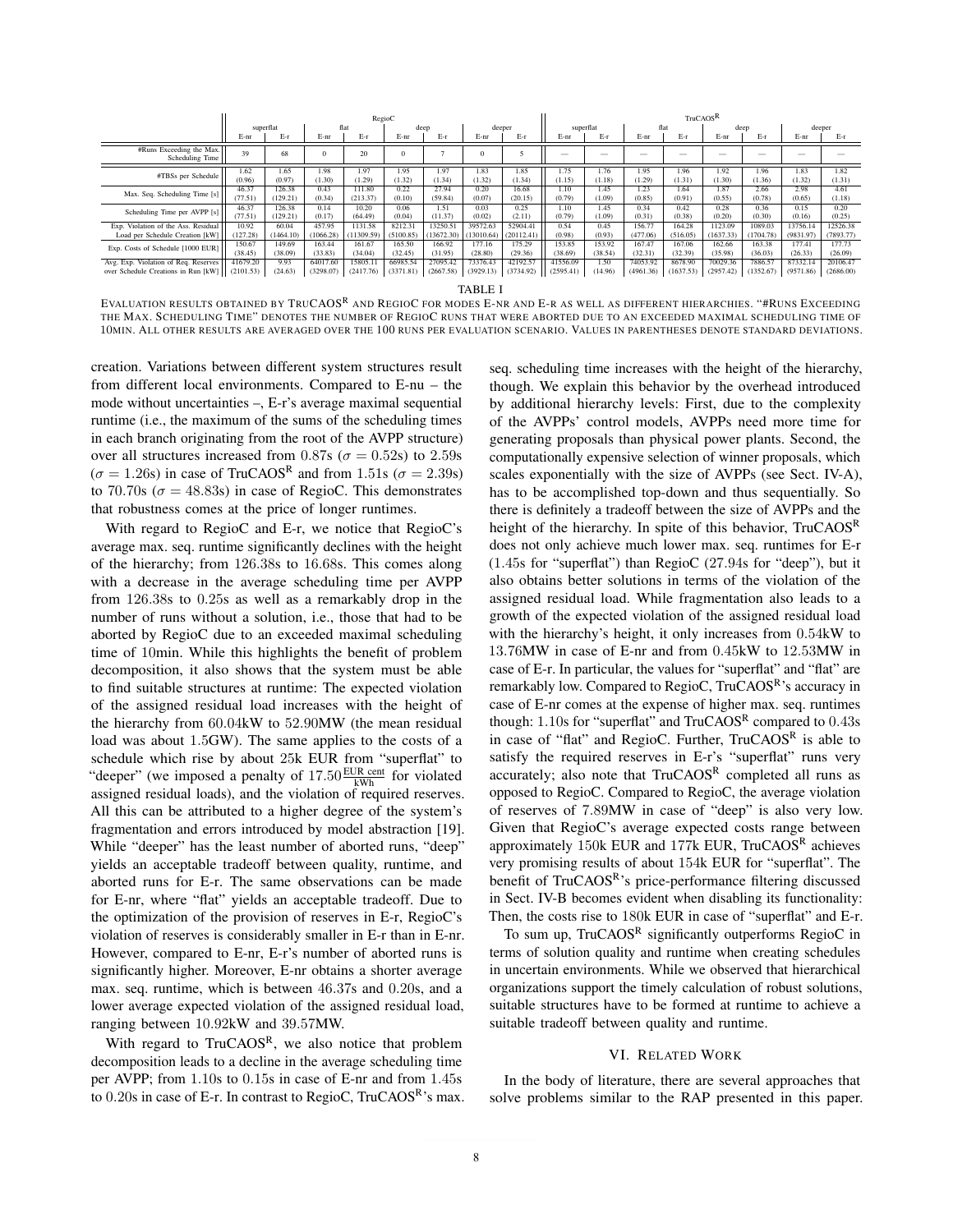However, to the best of our knowledge, our approach is unique in the way we combine online stochastic optimization, selforganized hierarchical problem decomposition, and a marketbased mechanism to achieve a robust and scalable solution.

In the field of operations research and in the context of RAPs, online stochastic optimization [16] is often used to cope with uncertainties of different sources. Most of such scenariobased solutions (cf. [22], [23]) formalize the problem as a twostage decision problem due to the computational complexity of solving multi-stage decision problems with a centralized optimizer [24]. Complexity is reduced in two ways: (1) Twostage approaches either assume that there is no uncertainty in the the first stage (cf. [23]), that is, the next time step schedules are created for, or capture uncertainties in a single expected value which is often only weakly informative (cf. [22]). (2) Although the second stage considers uncertainties in the form of scenarios for the remaining time steps in the scheduling window, so-called non-anticipativity constraints that would treat the scenarios as a tree are not regarded. Apart from that, [22] further does not take the scenarios' probability into account. In contrast to these centralized solutions, our approach uses self-organization and a hierarchical market-based mechanism to deal with the complexity of multi-stage decision problems. As we have shown in [14], [15], scenario-tree-based schedules are an enabler for efficient self-adaption in order to achieve a stable operation of the overall system. While [23] also schedules reserves to increase the system's robustness, they are considered as hard constraints instead of an objective.

[25] presents a centralized scheduling heuristic for solving a combinatorial RAP under uncertain energy demand and renewable supply. While [25] improves robustness by maximizing the expected outcome, scenarios are not learned at runtime but sampled from a fixed probability distribution. Similar to TruCAOSR's price-performance filtering, a greedy algorithm creates schedules according to the priceperformance ratio of proposed contributions. In addition to the *unintentional* uncertainties we focus on in this paper, [25] addresses *intentional* uncertainties on the basis of the principle of incentive-compatible mechanism design [26]. In the context of supply and demand management in smart grids, various market-based approaches use mechanism design to prevent uncertainties arising from strategic misbehavior and gambling through pricing mechanisms (e.g., [27], [28]). To reactively deal with unintentional prediction errors, [28] proposes an additional online balancing mechanism that compensates for deviations between demand and contributions. The mechanism presented in [27] mitigates unintentional uncertainties by forming coalitions of agents such that prediction errors cancel each other out. Our self-organized formation of AVPPs mentioned in Sect. II has a similar goal, but additionally balances degrees of freedom to promote the ability of reactive contribution adjustments. In [29], Dash et al. introduce a payment function that reduces the risk that bidders overestimate their contribution if it could unintentionally turn out to be lower than expected. Underestimations that also lead to imbalances are not penalized.

Other market-based approaches that solve problems similar

to our RAP are presented in [30], [31], [32]. DEZENT [30] is a bottom-up market-based mechanism in which agents balance energy supply and demand by negotiating and concluding contracts within fixed price frames that are tightened from one iteration to another. A further approach based on a hierarchical system structure is PowerMatcher [31] in which the root balances supply and demand by determining an equilibrium price, based on aggregated demand, supply, and price predictions, to establish a market equilibrium. The auctioneer is thus a central component of the system. Unlike TruCAOS<sup>R</sup>, DEZENT and PowerMatcher only create schedules for the next instead of multiple future time steps. Stigspace [32] is a coordination mechanism that uses a blackboard, called stigspace, as the medium of communication between distributed energy resources in order to create schedules in an iterative process. Initially, the stigspace is used to announce the demand that has to be fulfilled by the distributed energy resources. These in turn revise their schedule in order to minimize the remaining demand. The new schedule is then posted to the stigspace where the remaining demand is updated accordingly. This process is repeated until the demand is sufficiently satisfied. Because every schedule posted to the stigspace is "accepted", only the RAP's primary objective – to allocate resources according to a given demand – might be achieved. In contrast to TruCAOS<sup>R</sup>, the above-mentioned approaches do not deal with uncertainties.

In [8], Hinrichs et al. present a decentralized heuristic, called COHDA2, for solving a combinatorial optimization problem. The algorithm is based on a neighborhood structure in which agents iteratively adjust their configuration, i.e., state, in order to achieve a global as well as individual objectives. The former can be thought of as the objectives of our RAP. In COHDA<sub>2</sub>, every time an agent changes its configuration, it informs its neighbors about its new configuration as well as the currently known configuration of its neighbors and the neighbors' neighbors etc. it received in a prior time step. Although each agent only has current information about its direct neighborhood, it synthesizes a complete representation of the configuration of all agents in the system over time. To decide on suitable own configurations, the agents take this locally perceived global configuration into account. While  $COHDA<sub>2</sub>$  solves a combinatorial optimization problem in a truly decentralized manner, we use a market-based approach on the basis of a self-organizing hierarchical system structure. Further, COHDA<sub>2</sub> does not consider uncertainties.

#### VII. CONCLUSION

In this paper, we presented an approach for robust resource allocation in large-scale systems in the light of uncertain demand and agents exhibiting inert behavior. This requires the RAP to be solved proactively by creating coarse-grained schedules on the basis of demand predictions. To allow the agents to anticipate uncertainties and, at the same time, be able to reactively self-adapt their contributions at runtime, we proposed to combine techniques from online stochastic optimization with the provision of feedback-driven reserves. Scenario-based schedules based on empirical discrete probability distributions of prediction errors allow the agents to cope